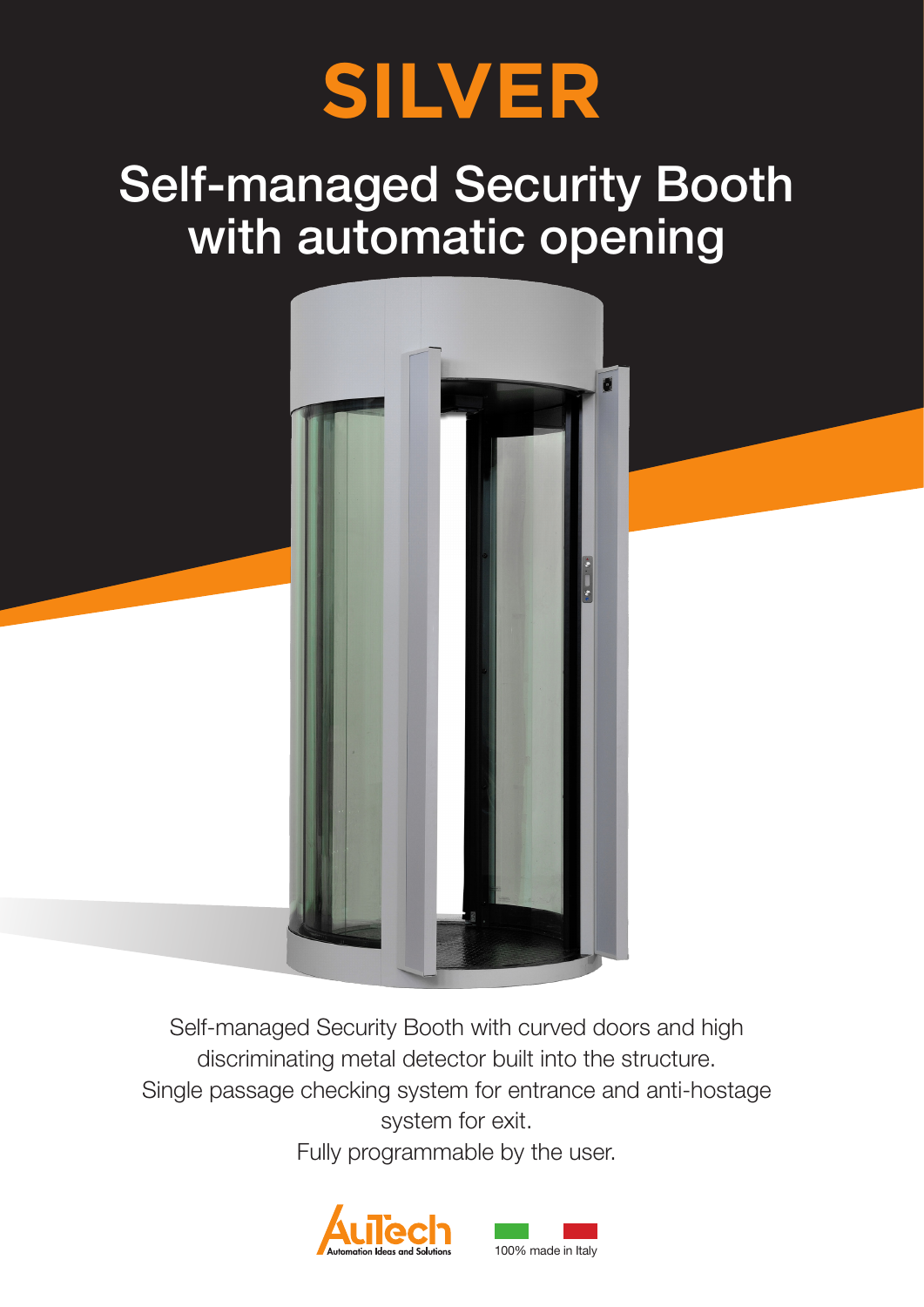# **GENERAL FEATURES**

- Monobloc made up of 30/10 mild steel electro-welded structure painted with highly shock-andcorrosion-proof products.
- Embossed painting, any color from RAL Chart or stainless steel coating.
- · Bullet-proof laminated side glasses.
- Bullet-proof and shock-proof laminated door glasses.
- 24Vdc Motors with Reversible and/or Irreversible Gearboxes.
- Electronic logic control unit single board mod. LE14 with speech synthesizer with programmable multimessages.
- Ethernet connection for tele-assistance (TCP/IP Protocol).
- Accident prevention at 3 levels complying with existing regulations.
- Adjustable weight control system allowing only one transit at a time.
- Inside cage fully controlled able to detect objects below 250g (programmable).
- · Signaling lights for user's guidance.
- Internal lighting by LED spotlight, Speech synthesizer, Intercom and emergency button.
- . High discriminating Metal Detector mod. SDM4/14-CSGA built into the structure.
- Control console for operation managing (entrance, exit, bidirectional, manual, emergency, etc.), complete with intercom receiver.
- Interfacing with external peripherals, card readers, biometric systems, etc.
- 90° Entrance on request.
- It can be set into the floor (up to 60 mm.)

# **ACCESSORIES**

- Radar Sensors for door automatic opening.  $\bullet$
- Biometric Recording System mod. Bio-Print.
- Anti-camouflage Recording System mod. Bio-Visual.





Via Alfredo Binda, 15 - fraz. Penna 52028 - Terranuova Bracciolini (Arezzo) - Italy Tel. e Fax: +39 055 9705347 info@autechsrl.net